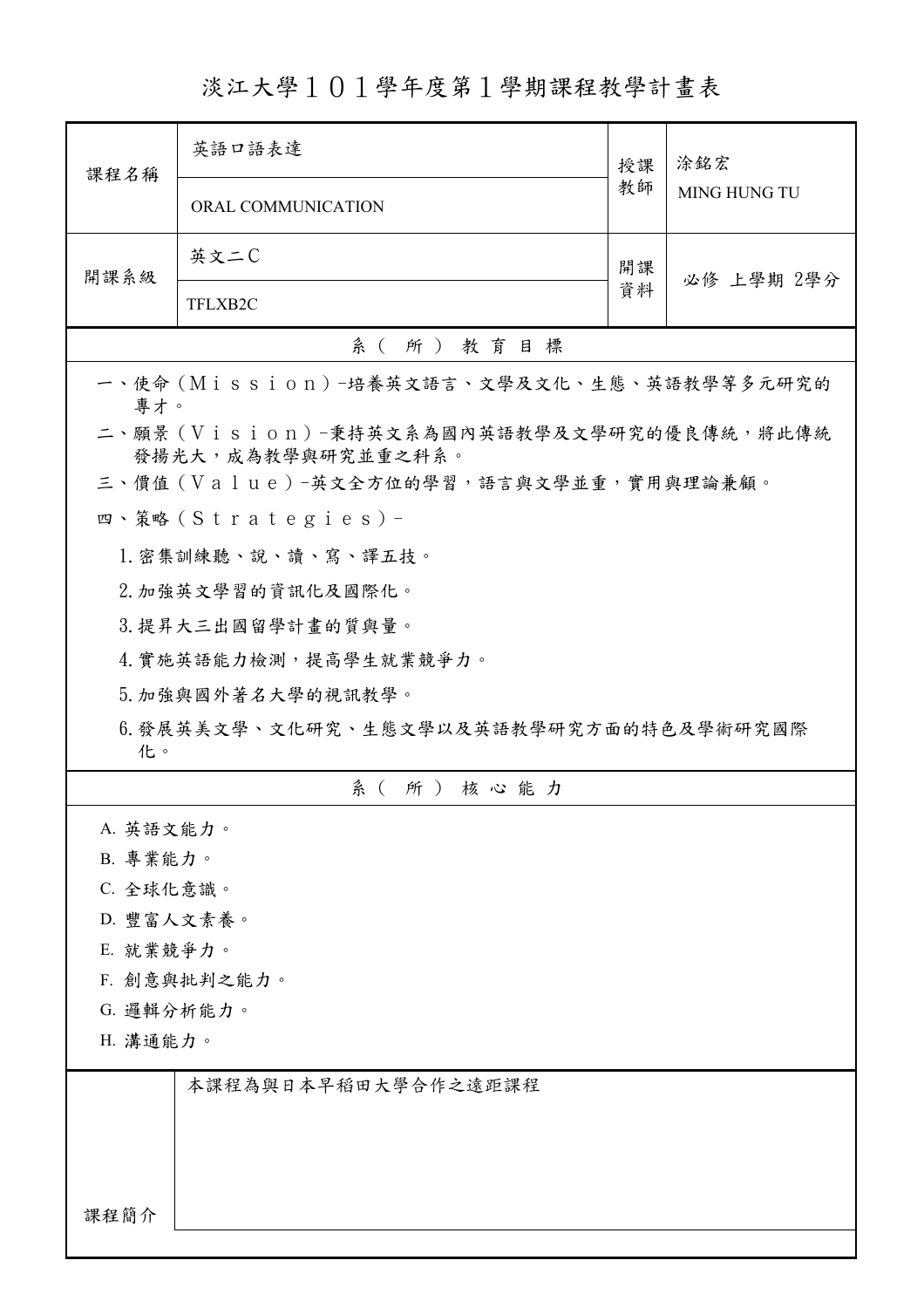|              |                                                                                                                                                                                                                                                                                                                |                 | While the main emphasis of this course is on oral English skills and<br>intercultural communication, it also covers the four basic skills of listening,<br>speaking, reading, and writing. We will begin with preparation classes to get<br>ready for joint classes online with Waseda University students in Japan. |            |                        |  |
|--------------|----------------------------------------------------------------------------------------------------------------------------------------------------------------------------------------------------------------------------------------------------------------------------------------------------------------|-----------------|----------------------------------------------------------------------------------------------------------------------------------------------------------------------------------------------------------------------------------------------------------------------------------------------------------------------|------------|------------------------|--|
|              | 本課程教學目標與目標層級、系(所)核心能力相關性                                                                                                                                                                                                                                                                                       |                 |                                                                                                                                                                                                                                                                                                                      |            |                        |  |
|              | 一、目標層級(選填):<br>(一)「認知」(Cognitive 簡稱C)領域:C1 記憶、C2 瞭解、C3 應用、C4 分析、<br>C5 評鑑、C6 創造<br>(二)「技能」(Psychomotor 簡稱P)領域:P1 模仿、P2 機械反應、P3 獨立操作、<br>P4 聯結操作、P5 自動化、P6 創作<br>(三)「情意」(Affective 簡稱A)領域:A1 接受、A2 反應、A3 重視、A4 組織、<br>A5 内化、A6 實踐                                                                               |                 |                                                                                                                                                                                                                                                                                                                      |            |                        |  |
|              | 二、教學目標與「目標層級」、「系(所)核心能力」之相關性:<br>(一)請先將課程教學目標分別對應前述之「認知」、「技能」與「情意」的各目標層級,<br>惟單項教學目標僅能對應C、P、A其中一項。<br>(二)若對應「目標層級」有1~6之多項時,僅填列最高層級即可(例如:認知「目標層級」<br>對應為C3、C5、C6項時,只需填列C6即可,技能與情意目標層級亦同)。<br>(三)再依據所訂各項教學目標分別對應其「系(所)核心能力」。單項教學目標若對應<br>「系(所)核心能力」有多項時,則可填列多項「系(所)核心能力」。<br>(例如:「系(所)核心能力   可對應A、AD、BEF時,則均填列。) |                 |                                                                                                                                                                                                                                                                                                                      |            |                        |  |
| 序<br>號       |                                                                                                                                                                                                                                                                                                                | 教學目標(中文)        | 教學目標(英文)                                                                                                                                                                                                                                                                                                             |            | 相關性                    |  |
| $\mathbf{1}$ | 際觀                                                                                                                                                                                                                                                                                                             | 提升學生英文溝通能力與跨文化國 | 1. Focus on conversational<br>receptive skills 2.<br>Cross-cultural communication<br>and understanding                                                                                                                                                                                                               | 目標層級<br>C6 | 系(所)核心能力<br><b>ACE</b> |  |
|              |                                                                                                                                                                                                                                                                                                                |                 | 教學目標之教學方法與評量方法                                                                                                                                                                                                                                                                                                       |            |                        |  |
| 序<br>號       |                                                                                                                                                                                                                                                                                                                | 教學目標            | 教學方法                                                                                                                                                                                                                                                                                                                 |            | 評量方法                   |  |
| $\mathbf{1}$ | 際觀                                                                                                                                                                                                                                                                                                             | 提升學生英文溝通能力與跨文化國 | 講述、討論、實作                                                                                                                                                                                                                                                                                                             |            | 實作、報告、上課表現             |  |
|              |                                                                                                                                                                                                                                                                                                                |                 |                                                                                                                                                                                                                                                                                                                      |            |                        |  |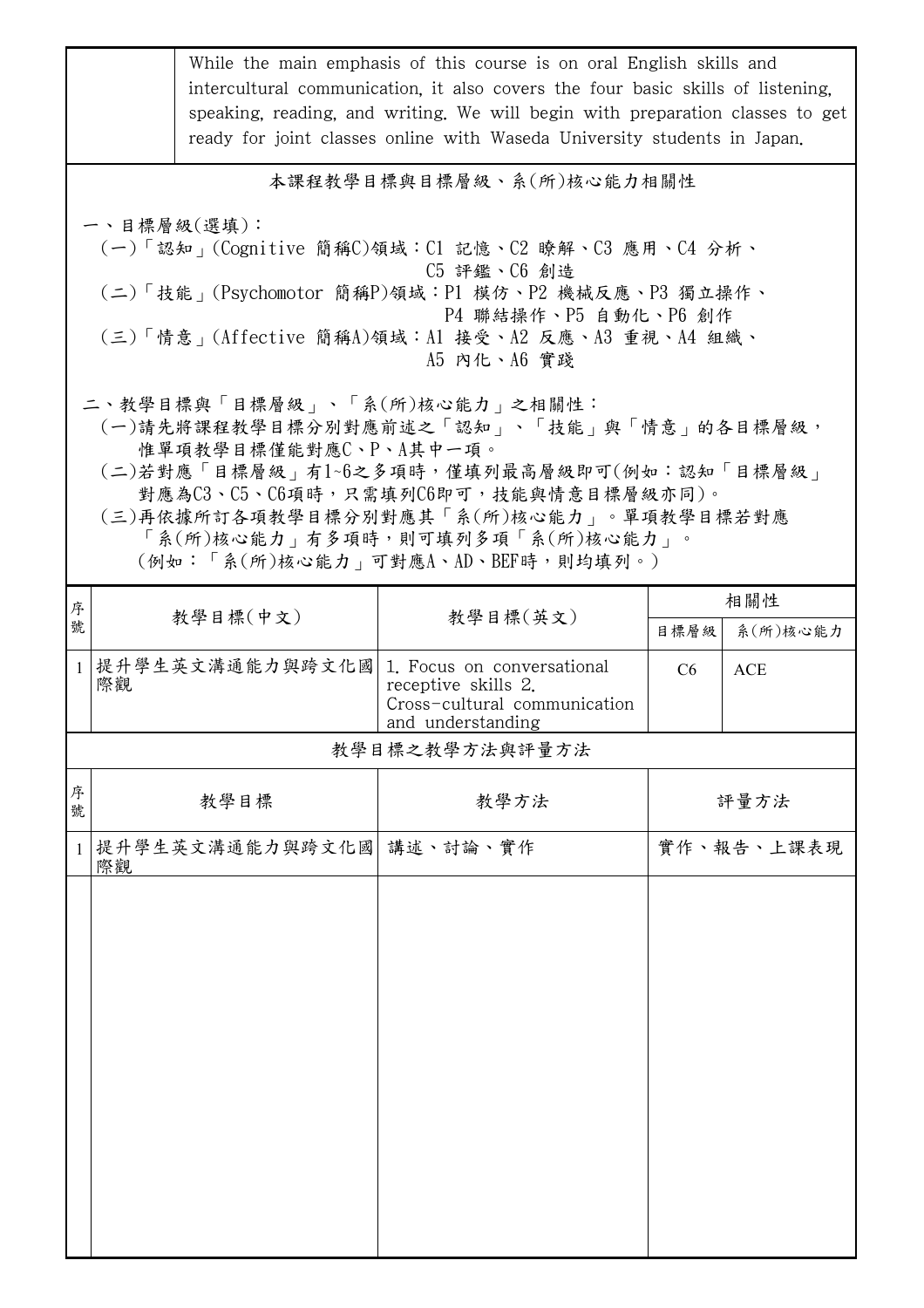| 本課程之設計與教學已融入本校校級基本素養 |                                      |                              |                                                                                    |    |
|----------------------|--------------------------------------|------------------------------|------------------------------------------------------------------------------------|----|
| 淡江大學校級基本素養           |                                      |                              | 內涵說明                                                                               |    |
| 全球視野                 |                                      |                              |                                                                                    |    |
|                      | 洞悉未來<br>$\langle \rangle$            |                              |                                                                                    |    |
|                      | 資訊應用<br>$\langle \ \rangle$          |                              |                                                                                    |    |
|                      |                                      |                              |                                                                                    |    |
|                      | 品德倫理                                 |                              |                                                                                    |    |
|                      | 獨立思考                                 |                              |                                                                                    |    |
|                      | 樂活健康<br>$\langle$ $\rangle$          |                              |                                                                                    |    |
|                      | 團隊合作                                 |                              |                                                                                    |    |
|                      | 美學涵養<br>$\left\langle \right\rangle$ |                              |                                                                                    |    |
|                      |                                      |                              | 授課進度表                                                                              |    |
| 週<br>次               | 日期起訖                                 |                              | 內 容 (Subject/Topics)                                                               | 備註 |
| 1                    | $101/09/10$ ~<br>101/09/16           | 調整進度)                        | All schedule is subject to change based on<br>arrangement with Waseda (開學後依據早稻田課程表 |    |
| $\boldsymbol{2}$     | $101/09/17\!\sim$<br>101/09/23       | Topic I, preparation class   |                                                                                    |    |
| 3                    | $101/09/24$ ~<br>101/09/30           | Topic I, joint class         |                                                                                    |    |
| 4                    | $101/10/01$ ~<br>101/10/07           | Review                       |                                                                                    |    |
| 5                    | $101/10/08$ ~<br>101/10/14           | Topic II, preparation class  |                                                                                    |    |
| 6                    | $101/10/15$ ~<br>101/10/21           | Topic II, joint class        |                                                                                    |    |
| 7                    | $101/10/22$ ~<br>101/10/28           | Review                       |                                                                                    |    |
| 8                    | $101/10/29$ ~<br>101/11/04           | Topic III, preparation class |                                                                                    |    |
| 9                    | $101/11/05$ ~<br>101/11/11           | Topic III, joint class       |                                                                                    |    |
| 10                   | $101/11/12$ ~<br>101/11/18           | 期中考試週                        |                                                                                    |    |
| 11                   | $101/11/19$ ~<br>101/11/25           | Topic IV, preparation class  |                                                                                    |    |
| 12                   | $101/11/26$ ~<br>101/12/02           | Topic IV, joint class        |                                                                                    |    |